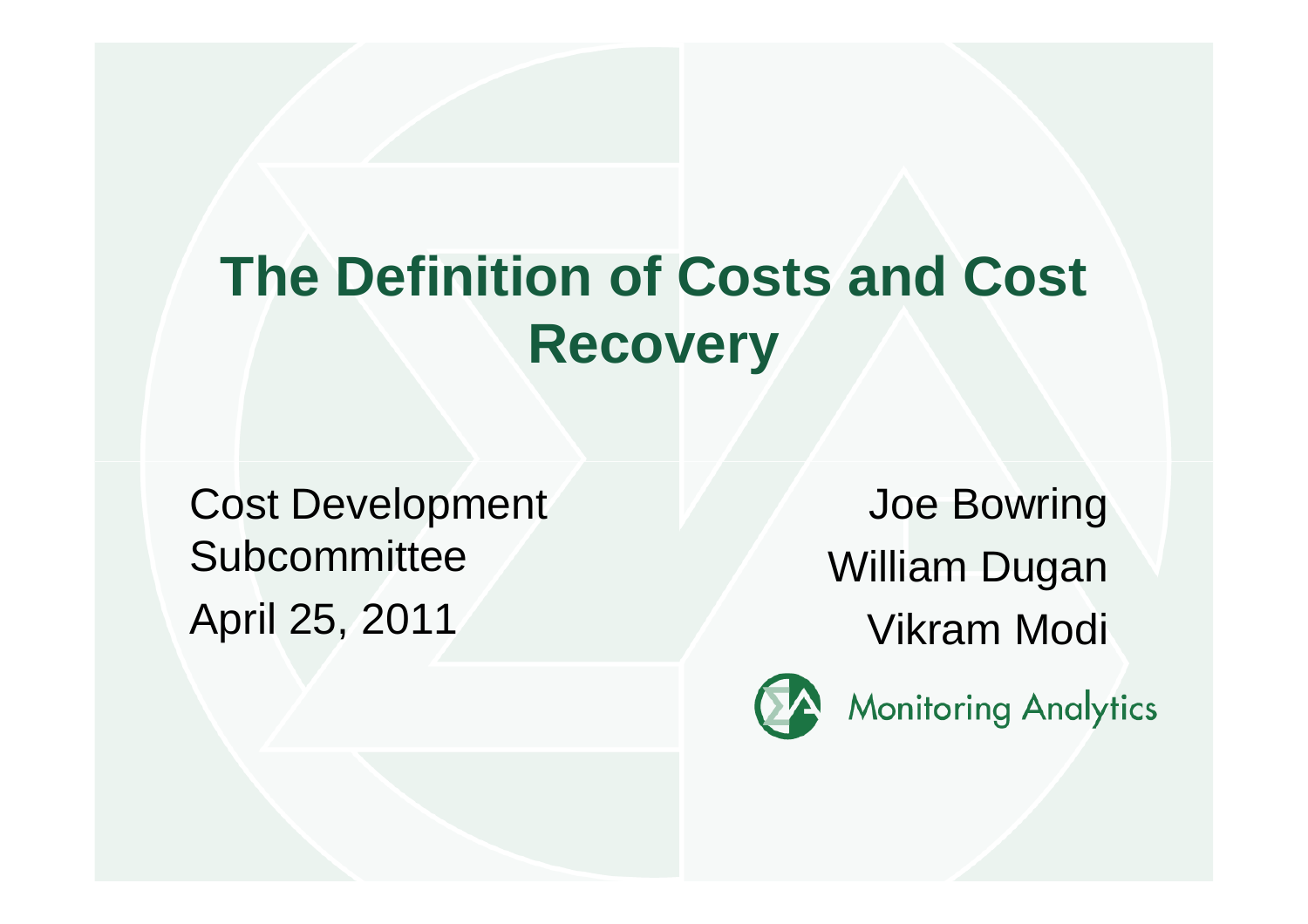## **Incremental Cost Background**

- • **Variable Operation and Maintenance Costs should include only short run incremental costs**
- **PJM Operating Agreement – Schedule 2 provides for generators to include the following components of cost:**
	- **Incremental fuel cost**
	- •**Incremental maintenance cost**
	- **Incremental labor cost; and**
	- **Other incremental operating costs**



2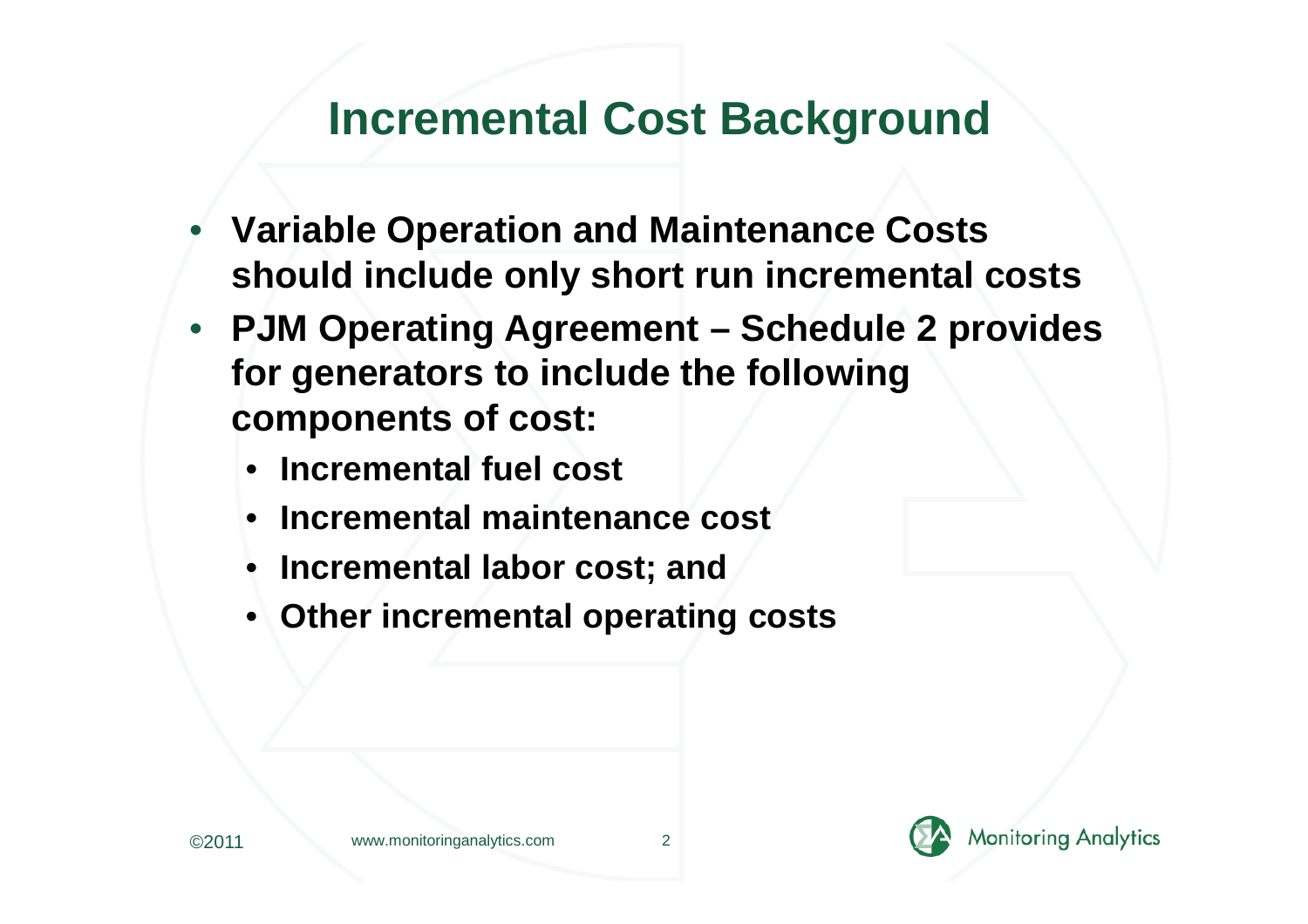### **Avoidable Cost Rate (ACR) Rules**

- • **Currently, any cost includable in offers to the PJM Energy Market is not includable in an Avoidable Cost Rate, per Tariff:**
- • **PJM Tariff Attachment DD, Section 6.8 – "For the purpose of determining an Avoidable Cost Rate, avoidable expenses are incremental expenses directly required to operate a Generation Capacity Resource that a Generation Owner would not incur if such generating unit did not operate in the Delivery Year or meet Availability criteria during Peak-Hour Periods during the Delivery Year."**
- • **"For the purpose of determining an Avoidable Cost Rate, avoidable expenses shall exclude variable costs recoverable under cost-based offers to sell energy from operating capacity on the PJM Interchange Energy Market under the Operating Agreement."**

3

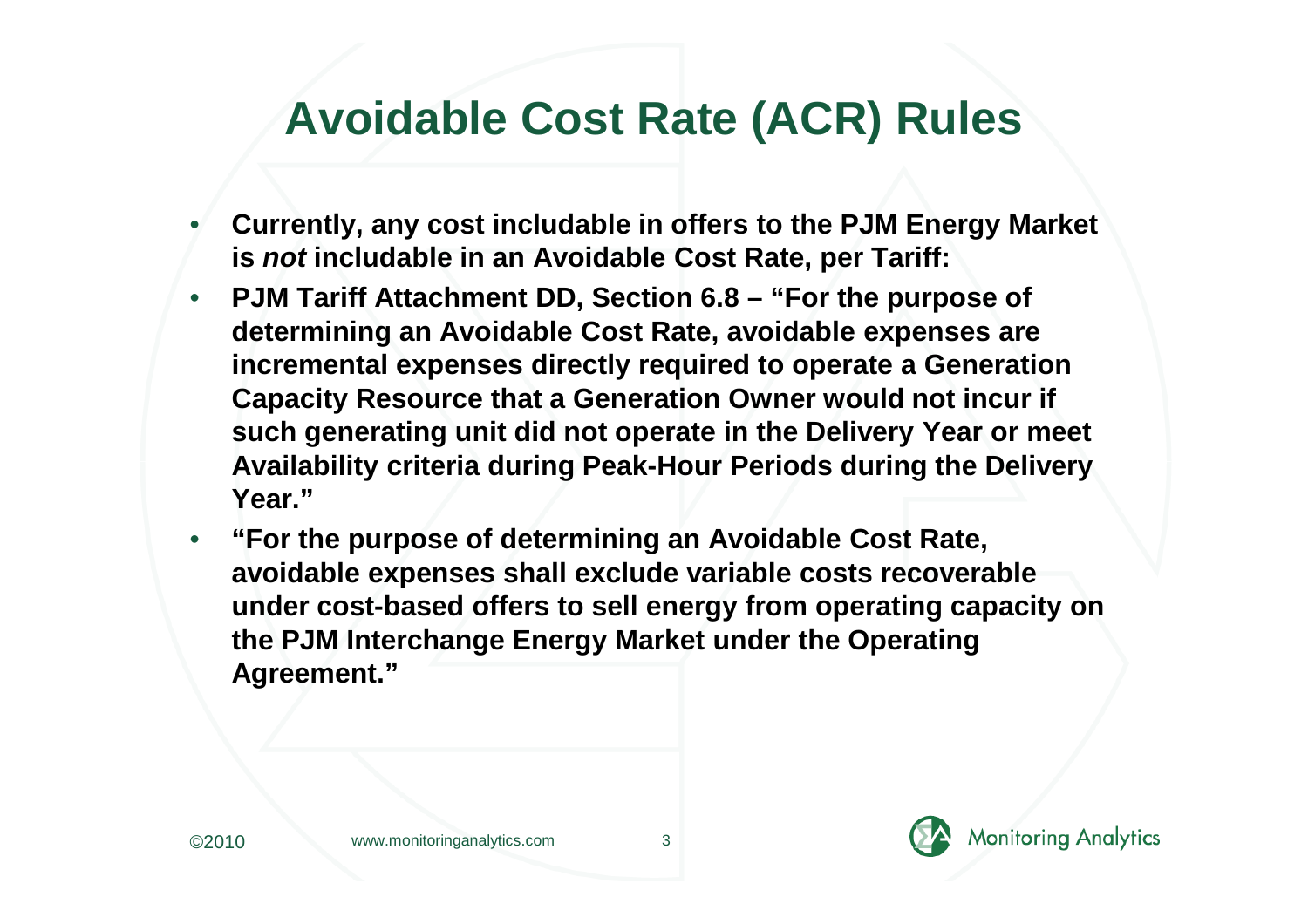# **Types of Cost**

- • **Short run marginal cost**
	- • **Costs that are incurred directly as a result of operating the unit. For example:**
		- o **Fuel**
		- o **Emission Allowances**
		- 。**Consumables**
- **Avoidable cost or going forward cost (ACR)**
	- • **Costs that would be avoided if the unit did not operate for a year. For example:**
		- **。Combustion inspections**
		- o **Major Inspection**

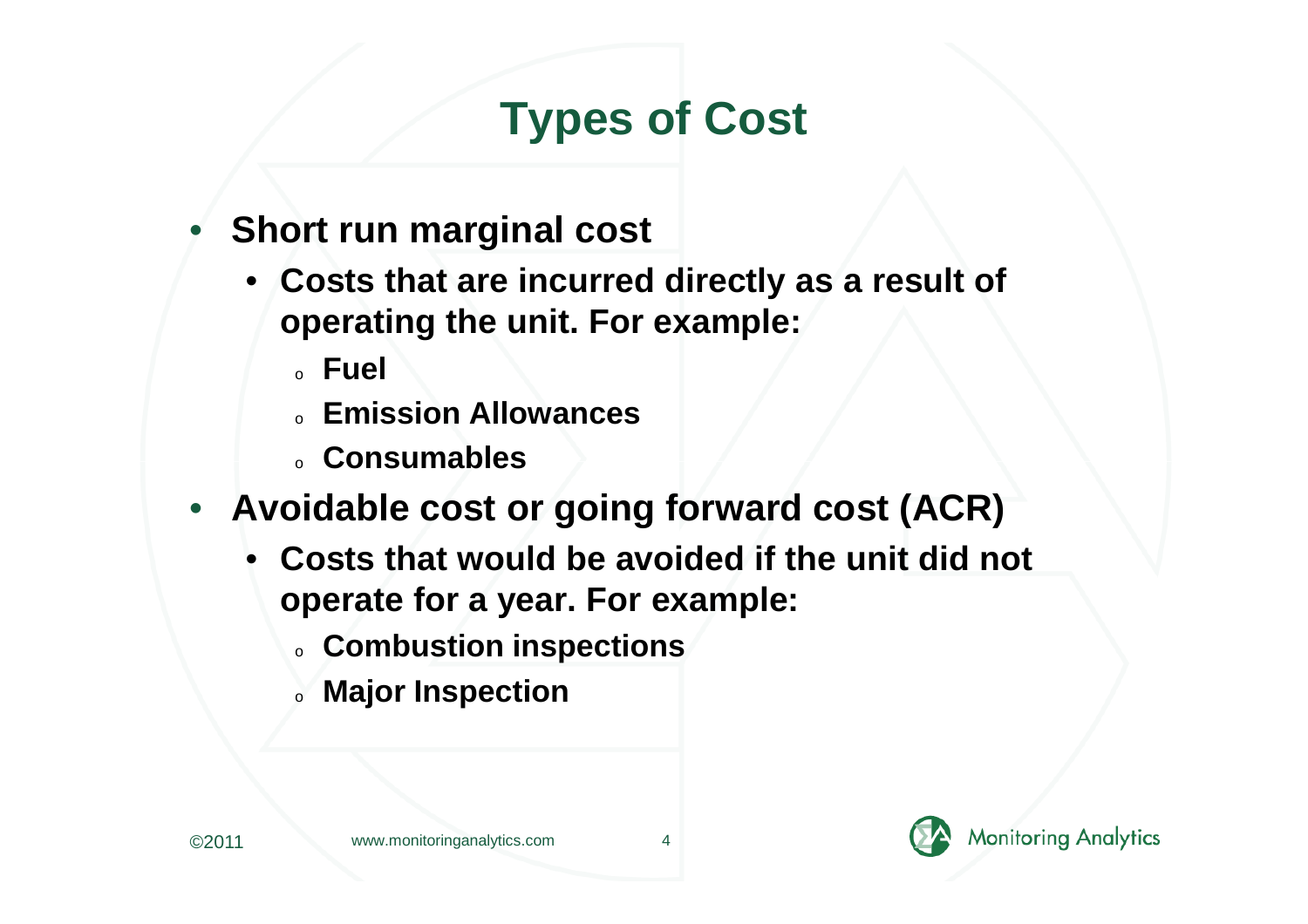## **Types of Costs**

- • **Fixed Cost**
	- **Investments (APIR). For example:**
		- o **Turbine**
		- o **SCR**

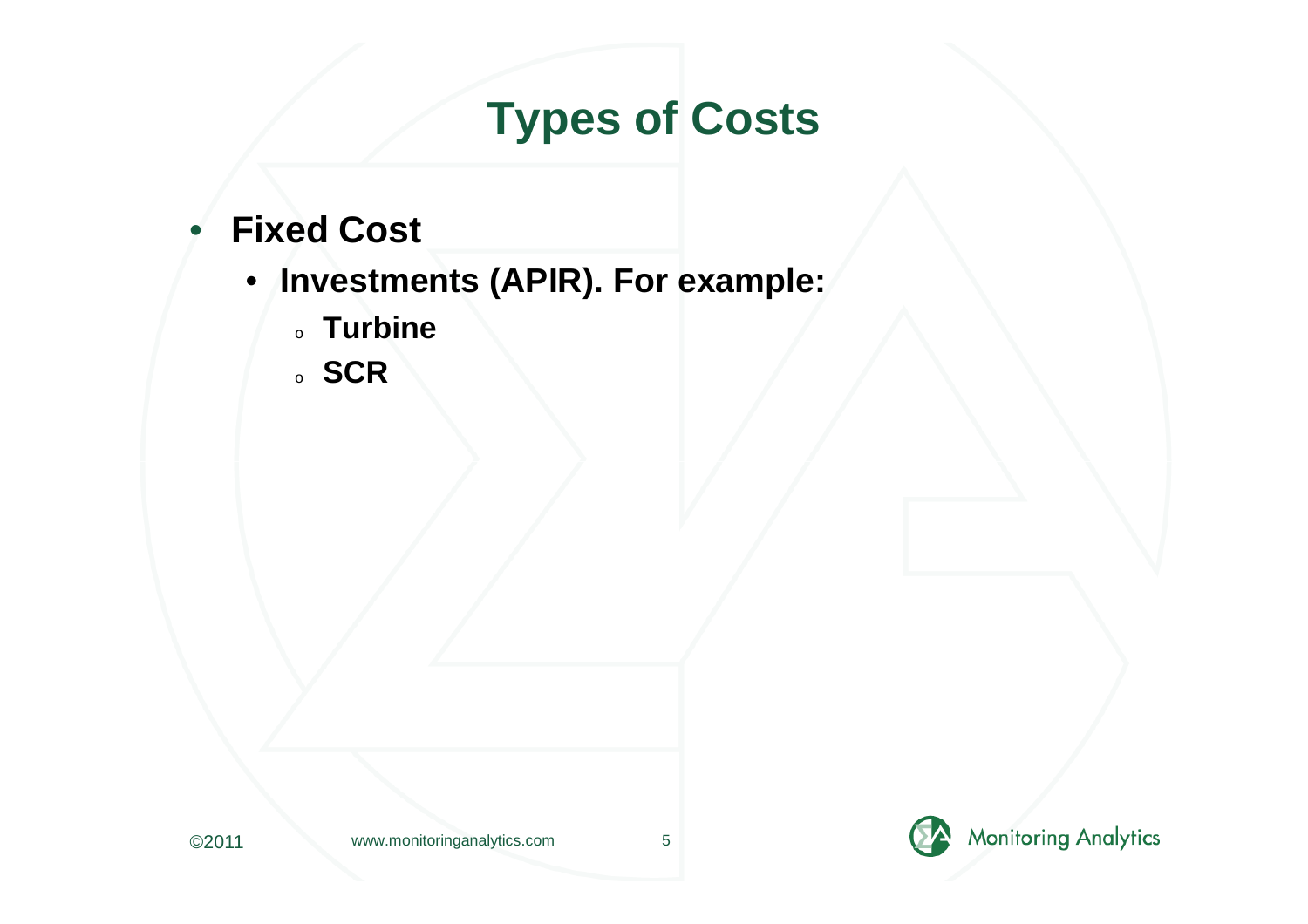## **Issue**

- • **Cost types need to be mapped to:**
	- **Energy offers in Manual 15**
	- •**Capacity offers (ACR)**
	- •**Capacity offers (APIR)**
- **Incremental maintenance needs to be defined clearly in Manual 15.**